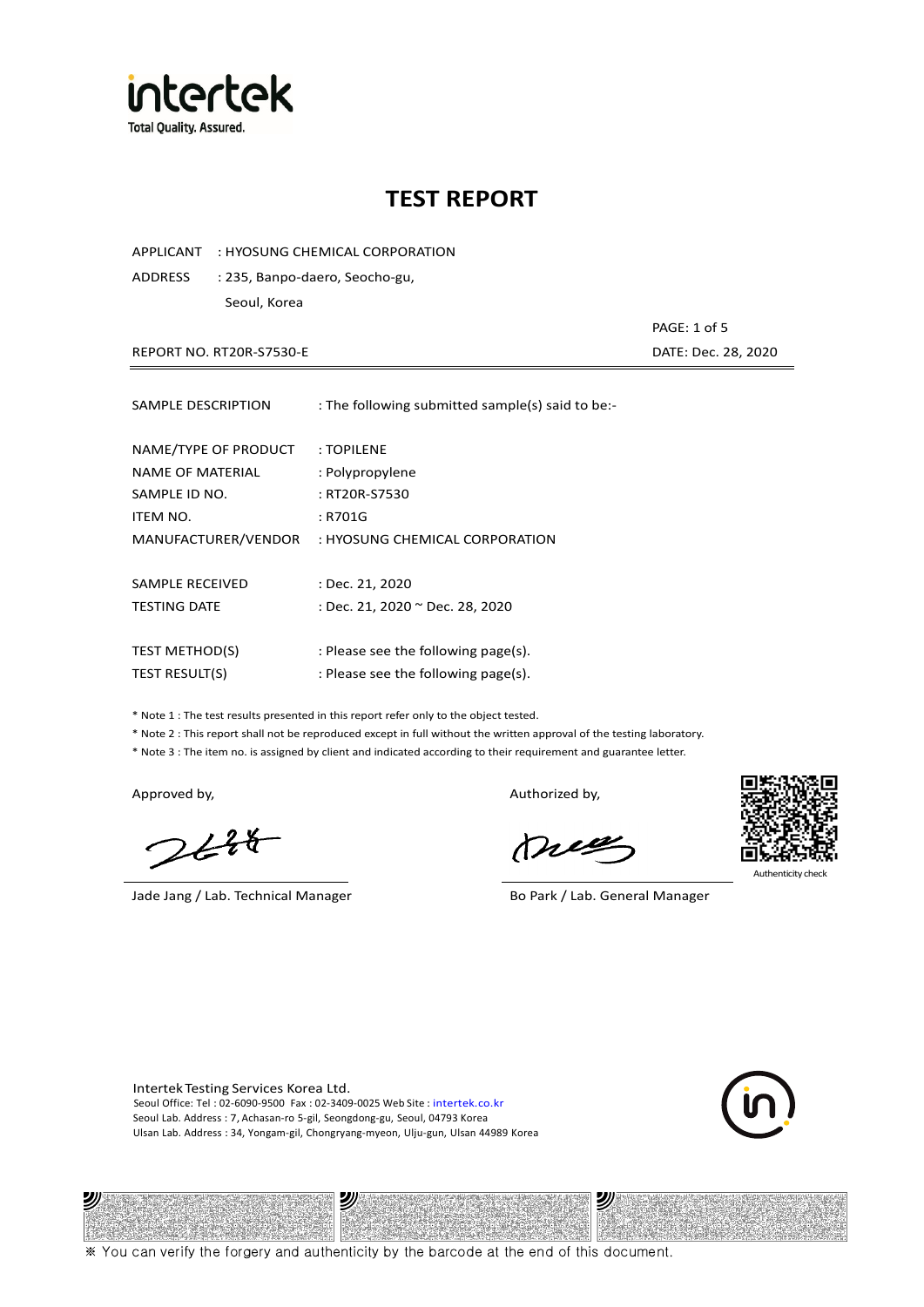

REPORT NO. RT20R-S7530-E DATE: Dec. 28, 2020

PAGE: 2 of 5

SAMPLE ID NO. : RT20R-S7530 SAMPLE DESCRIPTION : TOPILENE

| <b>TEST ITEM</b>                        | <b>UNIT</b> | <b>TEST METHOD</b>                                                                                                                          | <b>MDL</b>     | <b>RESULT</b> |
|-----------------------------------------|-------------|---------------------------------------------------------------------------------------------------------------------------------------------|----------------|---------------|
| Cadmium (Cd)                            | mg/kg       | With reference to<br>IEC 62321-5 Edition 1.0 : 2013.                                                                                        | 0.5            | N.D.          |
| Lead (Pb)                               | mg/kg       | by acid digestion and<br>determined by ICP-OES                                                                                              | 5              | N.D.          |
| Mercury (Hg)                            | mg/kg       | With reference to<br>IEC 62321-4: 2013/AMD1:<br>2017, by acid digestion and<br>determined by ICP-OES                                        | $\overline{2}$ | N.D.          |
| Hexavalent Chromium (Cr <sup>6+</sup> ) | mg/kg       | With reference to<br>IEC 62321-7-2<br>Edition 1.0 : 2017,<br>by alkaline/toluene digestion<br>and determined by UV-VIS<br>Spectrophotometer | 8              | N.D.          |
| Polybrominated Biphenyl (PBBs)          |             |                                                                                                                                             |                |               |
| Monobromobiphenyl                       | mg/kg       |                                                                                                                                             | 5              | N.D.          |
| Dibromobiphenyl                         | mq/kg       |                                                                                                                                             | 5              | N.D.          |
| Tribromobiphenyl                        | mg/kg       |                                                                                                                                             | 5              | N.D.          |
| Tetrabromobiphenyl                      | mg/kg       | With reference to                                                                                                                           | 5              | N.D.          |
| Pentabromobiphenyl                      | mg/kg       | IEC 62321-6 Edition 1.0: 2015,                                                                                                              | 5              | N.D.          |
| Hexabromobiphenyl                       | mg/kg       | by solvent extraction and                                                                                                                   | 5              | N.D.          |
| Heptabromobiphenyl                      | mg/kg       | determined by GC/MS                                                                                                                         | 5              | N.D.          |
| Octabromobiphenyl                       | mg/kg       |                                                                                                                                             | 5              | N.D.          |
| Nonabromobiphenyl                       | mg/kg       |                                                                                                                                             | 5              | N.D.          |
| Decabromobiphenyl                       | mg/kg       |                                                                                                                                             | 5              | N.D.          |
| Polybrominated Diphenyl Ether (PBDEs)   |             |                                                                                                                                             |                |               |
| Monobromodiphenyl ether                 | mg/kg       |                                                                                                                                             | 5              | N.D.          |
| Dibromodiphenyl ether                   | mg/kg       |                                                                                                                                             | 5              | N.D.          |
| Tribromodiphenyl ether                  | mg/kg       |                                                                                                                                             | 5              | N.D.          |
| Tetrabromodiphenyl ether                | mg/kg       | With reference to                                                                                                                           | 5              | N.D.          |
| Pentabromodiphenyl ether                | mg/kg       | IEC 62321-6 Edition 1.0 : 2015,                                                                                                             | 5              | N.D.          |
| Hexabromodiphenyl ether                 | mq/kg       | by solvent extraction and                                                                                                                   | 5              | N.D.          |
| Heptabromodiphenyl ether                | mg/kg       | determined by GC/MS                                                                                                                         | 5              | N.D.          |
| Octabromodiphenyl ether                 | mg/kg       |                                                                                                                                             | 5              | N.D.          |
| Nonabromodiphenyl ether                 | mg/kg       |                                                                                                                                             | 5              | N.D.          |
| Decabromodiphenyl ether                 | mg/kg       |                                                                                                                                             | 5              | N.D.          |

Tested by : Jooyeon Lee, Chano Kim, Hayan Park

Notes : mg/kg = ppm = parts per million  $<$  = Less than N.D. = Not detected ( <MDL )

沙

MDL = Method detection limit

Intertek Testing Services Korea Ltd. Seoul Office: Tel : 02-6090-9500 Fax : 02-3409-0025 Web Site : intertek.co.kr Seoul Lab. Address : 7, Achasan-ro 5-gil, Seongdong-gu, Seoul, 04793 Korea Ulsan Lab. Address : 34, Yongam-gil, Chongryang-myeon, Ulju-gun, Ulsan 44989 Korea

沙



沙

※ You can verify the forgery and authenticity by the barcode at the end of this document.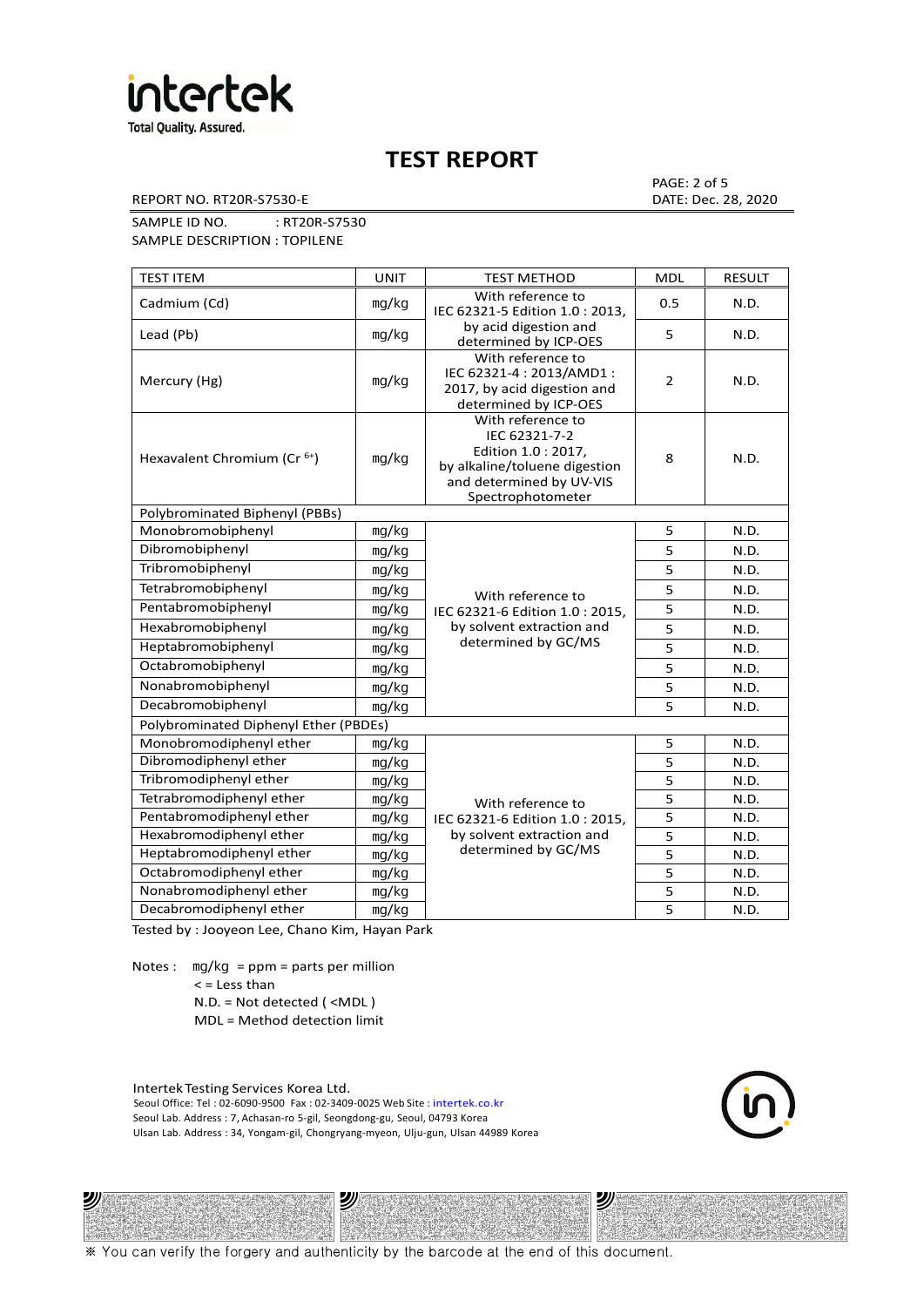

REPORT NO. RT20R-S7530-E DATE: Dec. 28, 2020

PAGE: 3 of 5

SAMPLE ID NO. : RT20R-S7530 SAMPLE DESCRIPTION : TOPILENE

| <b>TEST ITEM</b>                     | CAS NO.       | <b>UNIT</b> | <b>TEST METHOD</b>                                      | <b>MDL</b> | <b>RESULT</b> |
|--------------------------------------|---------------|-------------|---------------------------------------------------------|------------|---------------|
| Dibutyl phthalate<br>(DBP)           | $84 - 74 - 2$ | mg/kg       | With reference to<br>IEC 62321-8<br>Edition 1.0 : 2017, | 50         | N.D.          |
| Di(2-ethylhexyl) phthalate<br>(DEHP) | 117-81-7      | mg/kg       |                                                         | 50         | N.D.          |
| Benzyl butyl phthalate<br>(BBP)      | 85-68-7       | mg/kg       | by solvent extraction<br>and determined by<br>GC/MS     | 50         | N.D.          |
| Diisobutyl phthalate<br>(DIBP)       | $84 - 69 - 5$ | mg/kg       |                                                         | 50         | N.D.          |

Tested by : Hayan Park

Notes :  $mq/kg = ppm = parts per million$  $<$  = Less than N.D. = Not detected ( <MDL ) MDL = Method detection limit

\* View of sample as received;-

沙



Intertek Testing Services Korea Ltd. Seoul Office: Tel : 02-6090-9500 Fax : 02-3409-0025 Web Site : intertek.co.kr Seoul Lab. Address : 7, Achasan-ro 5-gil, Seongdong-gu, Seoul, 04793 Korea Ulsan Lab. Address : 34, Yongam-gil, Chongryang-myeon, Ulju-gun, Ulsan 44989 Korea

2)

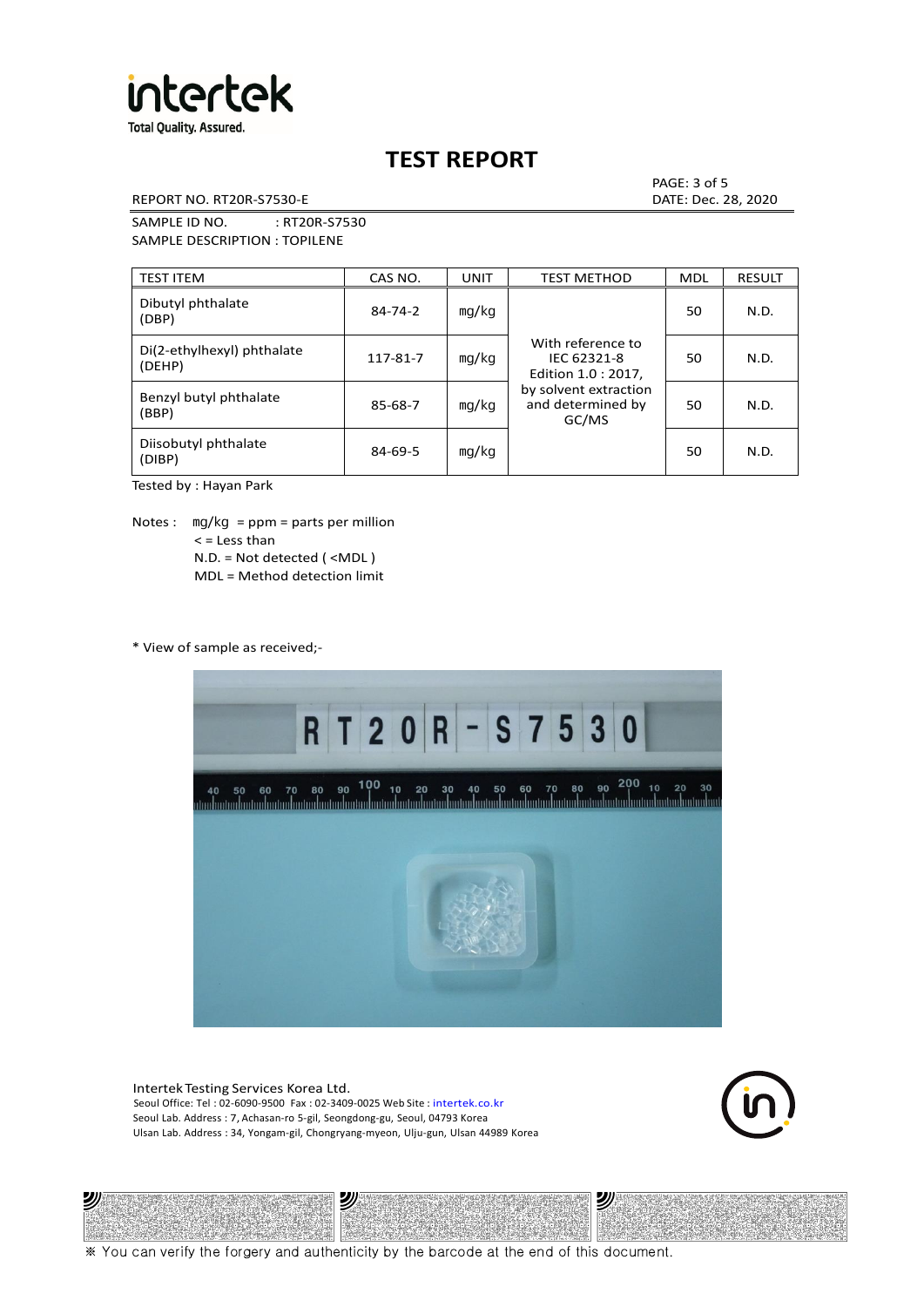

**Total Quality. Assured.** 

## **TEST REPORT**

REPORT NO. RT20R-S7530-E DATE: Dec. 28, 2020

PAGE: 4 of 5

SAMPLE ID NO. : RT20R-S7530 SAMPLE DESCRIPTION : TOPILENE



| *1 : List of appropriate acid : |                                                                     |
|---------------------------------|---------------------------------------------------------------------|
| Material                        | Acid added for digestion                                            |
| <b>Polymers</b>                 | $HNO3$ , HCl, HF, H <sub>2</sub> O <sub>2</sub> , H3BO <sub>3</sub> |
| <b>Metals</b>                   | $HNO3$ . HCl. HF                                                    |
| Electronics                     | $HNO3$ , HCl, H <sub>2</sub> O <sub>2</sub> , HBF <sub>4</sub>      |

\*2 : The samples were dissolved totally by pre-conditioning method according to above flow chart.

Intertek Testing Services Korea Ltd. Seoul Office: Tel : 02-6090-9500 Fax : 02-3409-0025 Web Site : intertek.co.kr Seoul Lab. Address : 7, Achasan-ro 5-gil, Seongdong-gu, Seoul, 04793 Korea Ulsan Lab. Address : 34, Yongam-gil, Chongryang-myeon, Ulju-gun, Ulsan 44989 Korea

沙

沙



沙